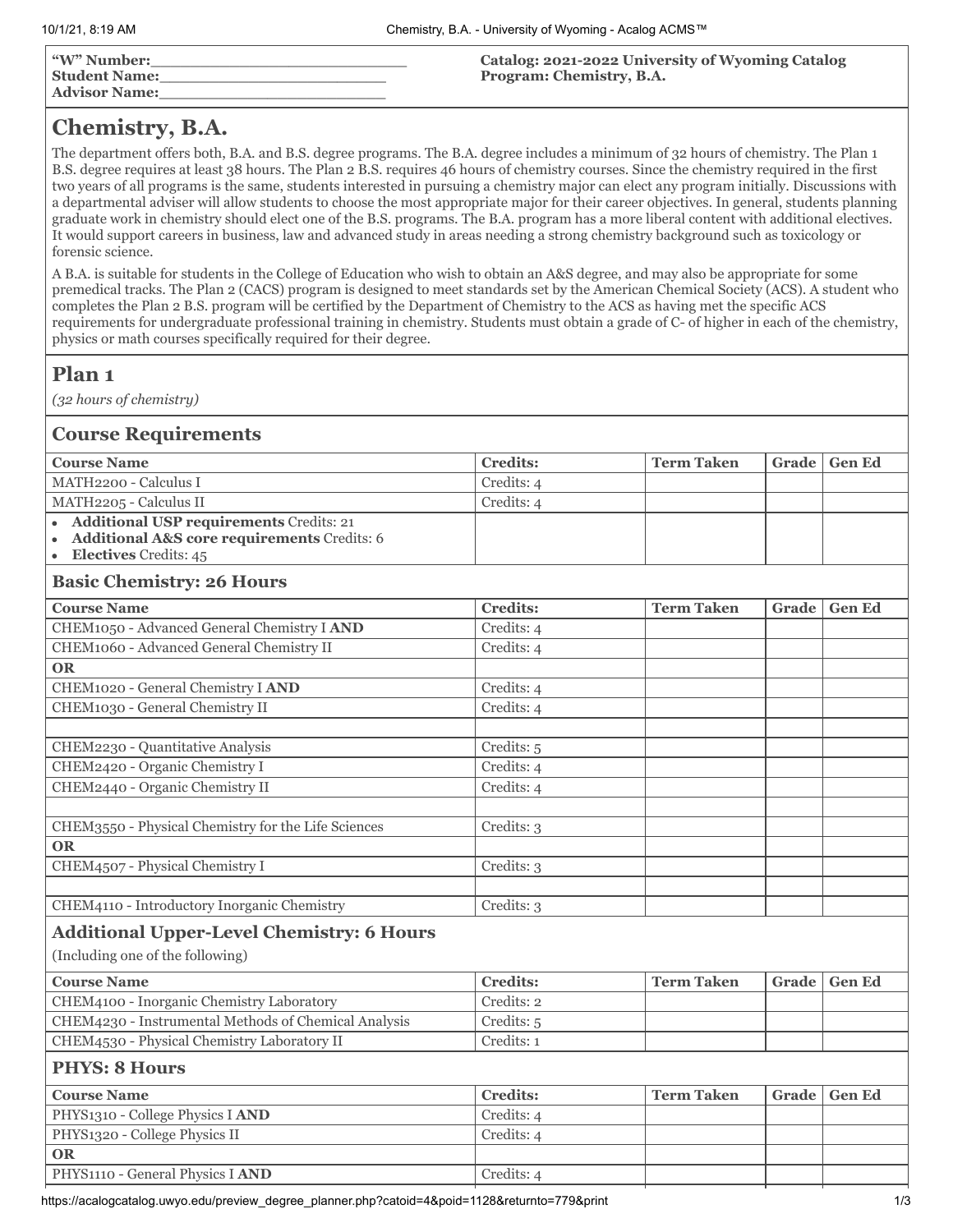| 10/1/21, 8:19 AM                                                     | Chemistry, B.A. - University of Wyoming - Acalog ACMS™ |                   |       |               |
|----------------------------------------------------------------------|--------------------------------------------------------|-------------------|-------|---------------|
| PHYS1120 - General Physics II                                        | Credits: 4                                             |                   |       |               |
| <b>OR</b>                                                            |                                                        |                   |       |               |
| PHYS1210 - Engineering Physics I AND                                 | Credits: 4                                             |                   |       |               |
| PHYS1220 - Engineering Physics II                                    | Credits: 4                                             |                   |       |               |
| <b>Minimum Total: 120 Hours</b>                                      |                                                        |                   |       |               |
| <b>Suggested Program for a Bachelor's Degree in Chemistry</b>        |                                                        |                   |       |               |
| (Freshman and Sophomore Years)                                       |                                                        |                   |       |               |
| <b>Suggested Course Sequence</b>                                     |                                                        |                   |       |               |
| <b>Freshman Year: Fall</b>                                           |                                                        |                   |       |               |
| <b>Course Name</b>                                                   | <b>Credits:</b>                                        | <b>Term Taken</b> | Grade | <b>Gen Ed</b> |
| CHEM1050 - Advanced General Chemistry I                              | Credits: 4                                             |                   |       |               |
| <b>OR</b>                                                            |                                                        |                   |       |               |
| CHEM1020 - General Chemistry I                                       | Credits: 4                                             |                   |       |               |
|                                                                      |                                                        |                   |       |               |
| ENGL1010 - College Composition and Rhetoric<br>MATH2200 - Calculus I | Credits: 3<br>Credits: 4                               |                   |       |               |
| A&S Core or University Studies Requirements Credits: 3-4             |                                                        |                   |       |               |
| Total: 14-15 Hours                                                   |                                                        |                   |       |               |
| <b>Freshman Year: Spring</b>                                         |                                                        |                   |       |               |
| <b>Course Name</b>                                                   | <b>Credits:</b>                                        | <b>Term Taken</b> | Grade | <b>Gen Ed</b> |
| CHEM1060 - Advanced General Chemistry II                             | Credits: 4                                             |                   |       |               |
| <b>OR</b>                                                            |                                                        |                   |       |               |
| CHEM1030 - General Chemistry II                                      | Credits: 4                                             |                   |       |               |
| MATH2205 - Calculus II                                               | Credits: 4                                             |                   |       |               |
| A&S core or University Studies requirements Credits: 6-8             |                                                        |                   |       |               |
| Total: 14-16 Hours                                                   |                                                        |                   |       |               |
| <b>Sophomore Year: Fall</b>                                          |                                                        |                   |       |               |
| <b>Course Name</b>                                                   | <b>Credits:</b>                                        | <b>Term Taken</b> | Grade | <b>Gen Ed</b> |
| CHEM2420 - Organic Chemistry I                                       | Credits: 4                                             |                   |       |               |
|                                                                      |                                                        |                   |       |               |
| PHYS1310 - College Physics I                                         | Credits: 4                                             |                   |       |               |
| <b>OR</b>                                                            |                                                        |                   |       |               |
| PHYS1210 - Engineering Physics I                                     | Credits: 4                                             |                   |       |               |
| <b>OR</b>                                                            |                                                        |                   |       |               |
| PHYS1110 - General Physics I                                         | Credits: 4                                             |                   |       |               |
| A&S core or University Studies requirements Credits: 3-4             |                                                        |                   |       |               |
| Total: 15-16 Hours                                                   |                                                        |                   |       |               |
| <b>Sophomore Year: Spring</b>                                        |                                                        |                   |       |               |
| <b>Course Name</b>                                                   | <b>Credits:</b>                                        | <b>Term Taken</b> | Grade | <b>Gen Ed</b> |
| CHEM2440 - Organic Chemistry II                                      | Credits: 4                                             |                   |       |               |
| CHEM2230 - Quantitative Analysis                                     | Credits: 5                                             |                   |       |               |
|                                                                      |                                                        |                   |       |               |
| PHYS1320 - College Physics II                                        | Credits: 4                                             |                   |       |               |
| <b>OR</b>                                                            |                                                        |                   |       |               |
| PHYS1220 - Engineering Physics II                                    | Credits: 4                                             |                   |       |               |
| <b>OR</b>                                                            |                                                        |                   |       |               |
| PHYS1120 - General Physics II                                        | Credits: 4                                             |                   |       |               |